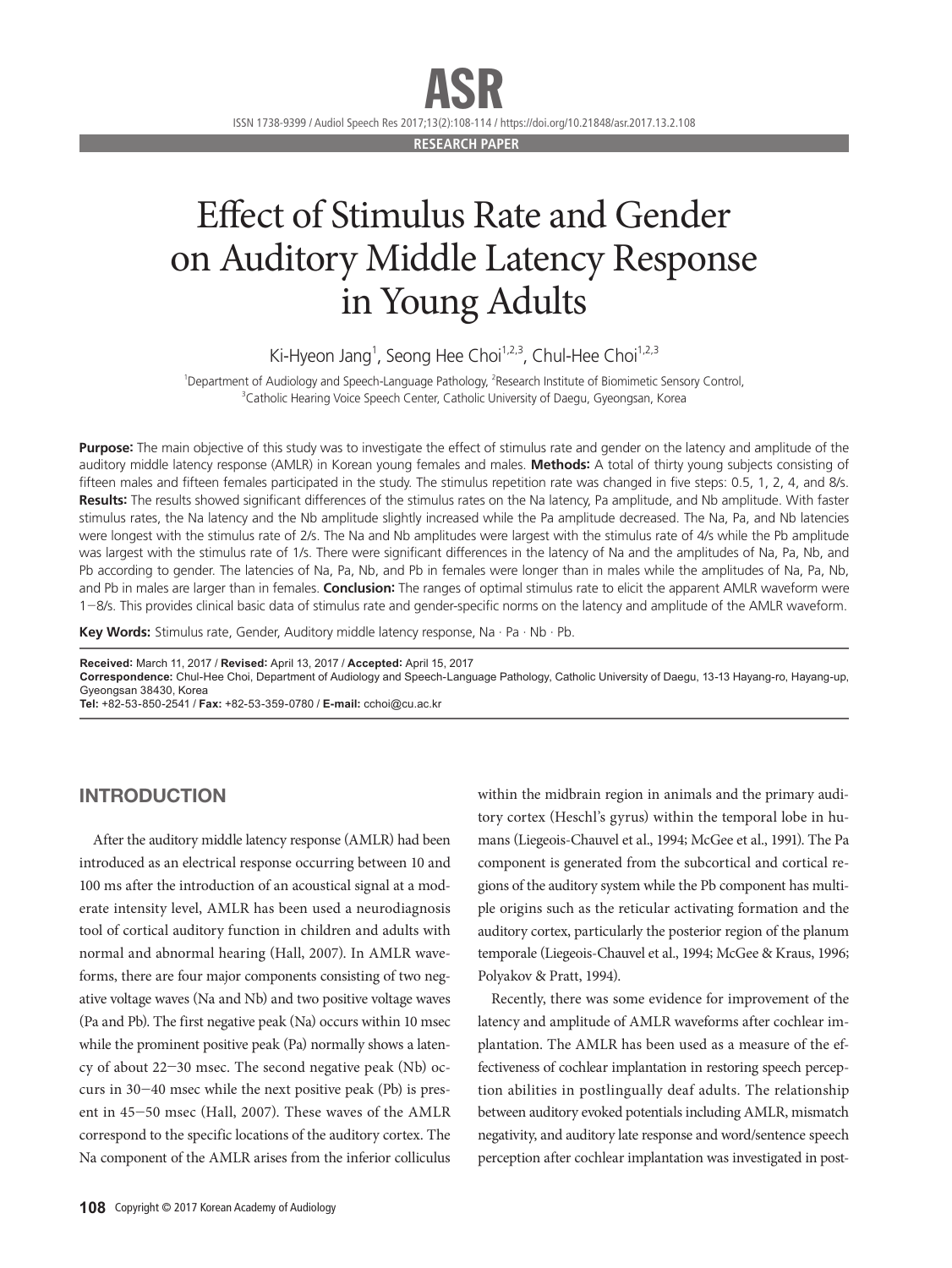lingually deaf adults (Purdy & Kelly, 2016). There were no consistent changes over time in AMLR and consistent changes of N1 amplitude and P2 area in auditory late response. We need to confirm the optimal stimulus parameters to reveal the closer association between auditory evoked potentials and speech perception after cochlear implantation in postlingually deaf adults.

As shown in the auditory brainstem response (ABR), the latency and amplitude of the AMLR can be affected by multiple stimulus parameters such as rate, type, duration, intensity, and polarity (Choi et al., 2015). Among these factors, the optimal stimulus rate for AMLR is clinically important because it produces quality response with minimal test time. A reliable and robust AMLR is consistently produced at the stimulus rates of 8/s to 11/s. These stimulus rates are slower than those of ABR due to its relatively longer latency. However, the Pa component of the AMLR in infants and the Pb component of the AMLR in patients of all ages are generated by the stimulus rates of 1/s or 0.5/s (Jerger et al., 1987). Another research with four different stimulus rates (1.1, 4.1, 7.7, and 11.3/s) in normal young adults showed that the latency Pa increased and amplitudes of Pa and Pb decreased when the stimulus rates were increased from 1.1/s to 11.3/s (Tucker et al., 2002). It is valuable to note that there is no agreement of the optimal stimulus rates which are very sensitive for the AMLR waves in children and adults although the stimulus rates less than 11/s is slow enough to produce the AMLR.

The AMLR can be affected by subject parameters such as gender, age, body temperature, state of arousal, and drugs as shown in ABR (Choi et al., 2015). Among these factors, gender is one of the most important factors affecting the latency and amplitude of the AMLR (Amenedo & Díaz, 1998). Many previous studies have reported an apparent and consistent trend toward longer latencies and smaller amplitudes for males in comparison to females (Stewart et al., 1993). However, there is no agreement of a concrete gender effect on each AMLR wave (Na, Pa, Nb, and Pb). In more detail, the latency of the Na component is longer for males than females while the latencies of other components and amplitudes of all AMLR components for male adults were equal to female adults (Amenedo & Díaz, 1998). The Pb component for elderly patients with Alzheimer's disease was twice as large for females as for males (Phillips et al., 1997). In this study, the average amplitude of the Pa component was 0.83 µV for males and 1.35 µV for females while that of the Pb component was -0.21  $\mu$ V for males and +0.21  $\mu$ V for females. Absolute amplitude of the Pb component was equivalent

for adult males and females aging from 19 to 78 years old (Rasco et al., 2000). In young male and female adults, there was a significant gender effect on the Pa component and not a significant effect on the Pb component (Tucker et al., 2002). In more detail, Pa latencies for males were longer than in females and Pa amplitudes for females were larger than in males.

We have sought the optimal stimulus rate leading to the robust latency and maximal amplitude of auditory evoked response, particularly ABR waves as well as gender effect (Choi et al., 2015). We expanded our goal to the AMLR waves. Therefore, this study investigated whether the latencies and amplitudes of the AMLR waves are affected by the different stimulus rates and genders in young adults. We attempted to seek the most optimal and stable stimulus rates leading the robust latencies and amplitudes of the AMLR. For this goal, we measured the latencies and amplitudes of the AMLR waves (Na, Pa, Nb, and Pb) with five different stimulus rates (0.5, 1, 2, 4, 8/s) in 30 young male and female subjects.

#### MATERIALS AND METHODS

#### **Subjects**

The experimental procedures and methods were reviewed and approved by the Bioethic Committee of the Catholic University of Daegu. The experimental processes and procedures are similar to another research previously described with ABR except the use of AMLR (Choi et al., 2015).

Total thirty young adults composed of fifteen males (mean  $= 25$ , SD  $= \pm 3.7$ ) and fifteen females (mean  $= 21$ , SD  $= \pm 1.4$ ) participated in the study. Hearing thresholds of all participants were within normal hearing range (less than 20 dB HL) at frequencies of 250 to 8,000 Hz. The history of all subjects is free of head injury, ear surgery, and audiological or neurological disorders.

#### Stimuli and ABR recording

AMLRs were recorded by a GSI Audera system (Grason-Stadler, Eden Prairie, MN, USA). For the AMLR recording, all participants were seated and relaxed in a soft armchair of a sound booth electrically shielded room during the AMLR testing. Before the electrode placement, the skin was cleaned by alcohol pads and the connection between the electrode and skin was enhanced by a conducting gel (NuPrep). For the AMLR recording, active electrodes (+) indicating the non-inverting electrode were placed on the middle of the forehead (Fz) or vertex (Cz) whereas the reference electrodes (-) meaning the inverting electrode were placed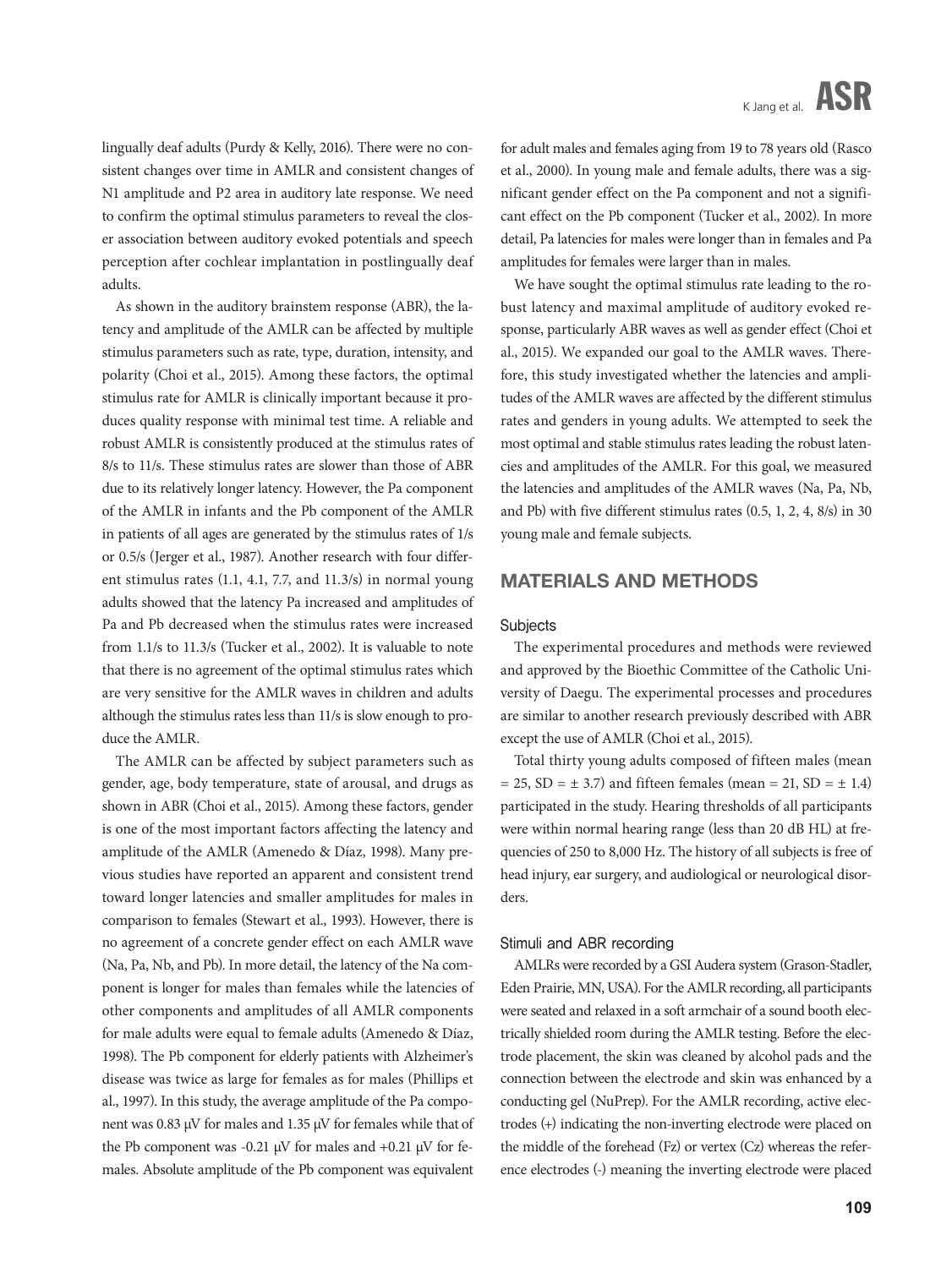on the ipsilateral (A1 or A2) and the ground electrode was placed on the low forehead (Fpz). The electrodes were secured with tape. Interelectrode impedances were never exceeded 5 kΩ. Electrical responses were elicited by alternating clicks with 0.1 ms durations. The level of stimuli presentation was 75 dB normal Hearing Level (nHL) and the stimulus rates were 0.5, 1, 2, 4, and 8/s. The electrical responses were amplified with 100,000 times and the band-pass filter of 10 to 250 Hz was used with the sample rate of 400 sweeps, the analysis time of 100 ms, and the test duration of 200 s.

#### Data analysis

The latencies and amplitudes of Na, Pa, Nb, and Pb in AMLR were visually identified and obtained from each subject at 5 different stimulus rate conditions (0.5, 1, 2, 4, and 8/s). The latency and amplitude data were compared and analyzed in five different stimulus rate conditions and two different gender groups (male and female). Three independent observers for high reliability confirmed the latencies and amplitudes of all AMLR data. All graphic presentations in the study were made in SigmaPlot (version 9; Systat Software, San Jose, CA, USA) and shown in a mean  $\pm$  S.E.M.

#### Statistical analysis

Statistical differences in the latencies and amplitudes of Na, Pa, Nb, and Pb among the different experimental groups were also compared using one-way ANOVA (IBM SPSS 19.0; IBM corp., Armonk, NY, USA). The Fisher's least squares difference *post hoc* test was then used to evaluate the statistical differences of specific pairs of values. A statistical significant difference was determined by  $p < 0.05$ ,  $p < 0.01$ , and  $p < 0.001$ , respectively.

### RESULTS

We evaluated statistical differences in the latencies and am-

plitudes of Na, Pa, Nb, and Pb in AMLR waves according to stimulus rate and gender. Table 1 shows the descriptive statistics of latencies and amplitudes of Na, Pa, Nb, and Pb as a function of stimulus rate (0.5, 1, 2, 4, and 8/s).

Figure 1 shows the latencies of Na, Pa, Nb, and Pb as a function of five different stimulus rate conditions. When the stimulus rate increased from 0.25/s to 8/s, the latencies of Na, Pa, and Nb were unchanged. However, the latency of Pb increased from 46 ms to about 56 ms although there was no significant difference. The one-way ANOVA showed that there was significant difference among the five different stimulus rates for the latencies of Na  $[F(4, 295) = 3.255, p < 0.05]$ .

Further analysis for within-subjects contrasts was performed to identify significant differences among five different stimulus rates in latencies of each AMLR wave.

As shown in Table 2, the latency of Na showed significant differences at the stimulus rates of 2/s and 8/s, respectively, in comparison with the stimulus rate of 0.5/s. Furthermore, significant differences were observed in the latency of Na at the stimulus rates of 2/s and 4/s in comparison with the stimulus of



**Figure 1.** The latencies of Na, Pa, Nb, and Pb as a function of five different stimulus rates

|  | Table 1. Means and standard deviations for the latencies and amplitudes of Na, Pa, Nb, and Pb in five different stimulus rates |
|--|--------------------------------------------------------------------------------------------------------------------------------|
|--|--------------------------------------------------------------------------------------------------------------------------------|

| Component | Measurement | Rate             |                   |                  |                  |                   |            |
|-----------|-------------|------------------|-------------------|------------------|------------------|-------------------|------------|
|           |             | 0.5              |                   | $\overline{2}$   | $\overline{4}$   | 8                 | $p$ -value |
| Na        | Latency     | $11.32 \pm 1.68$ | $11.56 \pm 2.90$  | $12.38 \pm 1.65$ | $11.97 \pm 1.66$ | $12.37 \pm 2.07$  | $0.012*$   |
|           | Amplitude   | $-0.61 \pm 0.64$ | $-0.58 \pm 0.49$  | $-0.60 \pm 0.42$ | $-0.51 \pm 0.39$ | $-0.63 \pm 0.55$  | 0.781      |
| Pa        | Latency     | $23.24 \pm 3.03$ | $22.74 \pm 4.79$  | $23.97 \pm 3.09$ | $24.39 \pm 3.35$ | $23.63 \pm 2.75$  | 0.090      |
|           | Amplitude   | $1.05 \pm 0.71$  | $0.79 \pm 0.54$   | $0.69 \pm 0.51$  | $0.78 \pm 0.55$  | $0.83 \pm 0.69$   | $0.025*$   |
| Nb        | Latency     | $35.06 \pm 6.89$ | $34.04 \pm 9.53$  | $35.81 \pm 7.24$ | $35.56 \pm 7.22$ | $35.42 \pm 10.23$ | 0.800      |
|           | Amplitude   | $-0.78 \pm 0.69$ | $-0.65 \pm 0.94$  | $-0.51 \pm 0.38$ | $-0.42 \pm 0.46$ | $-0.52 \pm 0.43$  | $0.019*$   |
| Pb        | Latency     | $47.72 \pm 3.94$ | $46.66 \pm 10.02$ | $48.87 \pm 4.97$ | $48.93 \pm 4.34$ | $56.02 \pm 50.03$ | 0.193      |
|           | Amplitude   | $0.48 \pm 0.46$  | $0.65 \pm 0.36$   | $0.50 \pm 0.34$  | $0.53 \pm 0.40$  | $0.50 \pm 0.44$   | 0.127      |

 $*$ *p* < 0.05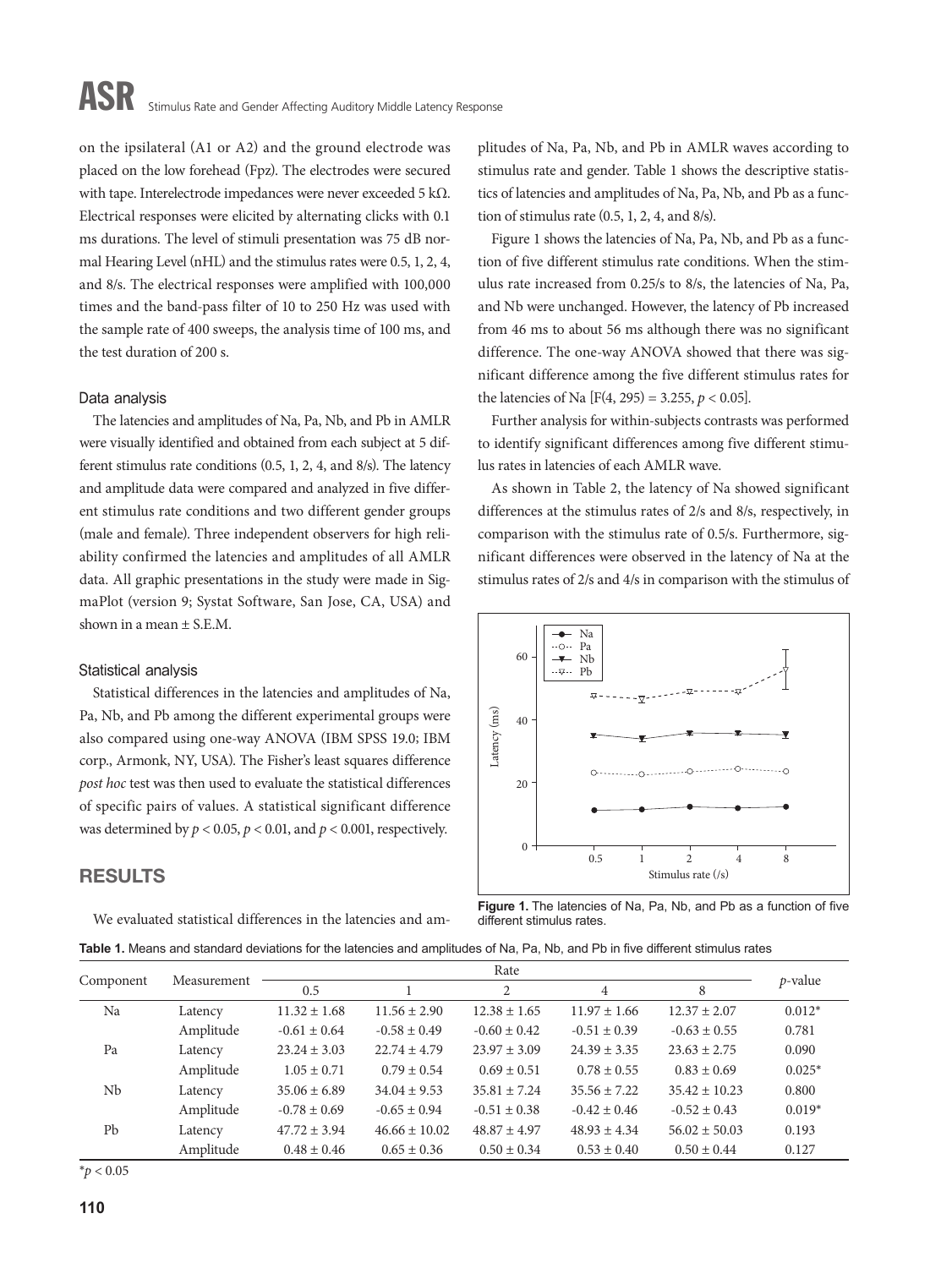1/s. In the latency of Pa, significant difference was only shown between the stimulus rates of 1/s and 8/s. No significant differences in the latency of Nb were found any stimulus rates. Finally, significant differences in the latency of Pb were shown in the stimulus rates of 8/s and 1/s in comparison with the stimulus rate of 0.5/s.

Additionally, one-way ANOVA showed whether there were significant differences in the amplitudes of Na, Pa, Nb, and Pb among the five different stimulus rates as shown in Table 1. Ta-

**Table 2.** Multiple comparisons of the latencies of Na, Pa, Nb, and Pb among five different stimulus rates

| Component | Rate      | $p$ -value        | Rate    | $p$ -value  |
|-----------|-----------|-------------------|---------|-------------|
| Na        | $0.5 - 1$ | 0.526             | $1 - 4$ | 0.274       |
|           | $0.5 - 2$ | $0.005^{\dagger}$ | $1 - 8$ | $0.030*$    |
|           | $0.5 - 4$ | 0.084             | $2 - 4$ | 0.270       |
|           | $0.5 - 8$ | $0.005^{\dagger}$ | $2 - 8$ | 0.975       |
|           | $1 - 2$   | $0.028*$          | $4 - 8$ | 0.281       |
| Pa        | $0.5 - 1$ | 0.434             | $1 - 4$ | $0.010^{+}$ |
|           | $0.5 - 2$ | 0.250             | $1 - 8$ | 0.162       |
|           | $0.5 - 4$ | 0.070             | $2 - 4$ | 0.506       |
|           | $0.5 - 8$ | 0.536             | $2 - 8$ | 0.595       |
|           | $1 - 2$   | 0.054             | $4 - 8$ | 0.232       |
| Nb        | $0.5 - 1$ | 0.505             | $1 - 4$ | 0.319       |
|           | $0.5 - 2$ | 0.623             | $1 - 8$ | 0.366       |
|           | $0.5 - 4$ | 0.742             | $2 - 4$ | 0.871       |
|           | $0.5 - 8$ | 0.812             | $2 - 8$ | 0.800       |
|           | $1 - 2$   | 0.247             | $4 - 8$ | 0.927       |
| Pb        | $0.5 - 1$ | 0.802             | $1 - 4$ | 0.591       |
|           | $0.5 - 2$ | 0.785             | $1 - 8$ | $0.027*$    |
|           | $0.5 - 4$ | 0.775             | $2 - 4$ | 0.989       |
|           | $0.5 - 8$ | $0.050*$          | $2 - 8$ | 0.091       |
|           | $1 - 2$   | 0.601             | $4 - 8$ | 0.093       |

 $*p < 0.05, \, \frac{1}{p} < 0.01$ 



**Figure 2.** The amplitudes of Na, Pa, Nb, and Pb as a function of five different stimulus rate conditions.

ble 1 and Figure 2 present the amplitudes of Na, Pa, Nb, and Pb according to five different stimulus rate conditions. Significant differences were observed in the amplitudes of Pa and Nb in different stimulus rates  $[F(4, 295) = 2.84, p < 0.05, F(4, 295) =$ 3.01,  $p < 0.05$ ]. When the stimulus rate increased from 0.5/s to 8/s, the amplitudes of Na and Nb increased a little but the amplitudes of Pa and Pb decreased slowly. The amplitudes of Na and Nb were the largest at the stimulus rate of 4/s. The amplitudes of Pa and Pb were the largest at the stimulus rates of 0.5s and 1/s while the smallest at the stimulus rate of 2/s.

Furthermore, multiple comparisons were performed to investigate the significant differences in the amplitudes of Na, Pa, Nb, and Pb among the five different stimulus rates as shown in Table 3.

For the amplitude of Na, no significant differences were observed among any stimulus rate of 0.5, 1, 2, 4, and 8/s. For the amplitude of Pa, significant differences were observed in the stimulus rates of 1, 2, 4 and 8/s in comparison with the stimulus rate of 0.5/s. For the amplitude of Nb, significant differences were observed in the stimulus rate of 2, 4, and 8/s in comparison with that of 0.5/s and between the stimulus rates of 1 and 4/ s. For the amplitude of Pb, significant differences were observed in the stimulus rate of 0.5, 2, and 8/s in comparison with that of 1/s.

**Table 3.** Multiple comparisons of the amplitudes of Na, Pa, Nb, and Pb among five different levels of stimulus rates

| Component | Rate      | $p$ -value        | Rate    | $p$ -value |
|-----------|-----------|-------------------|---------|------------|
| Na        | $0.5 - 1$ | 0.770             | $1 - 4$ | 0.489      |
|           | $0.5 - 2$ | 0.959             | $1 - 8$ | 0.595      |
|           | $0.5 - 4$ | 0.326             | $2 - 4$ | 0.352      |
|           | $0.5 - 8$ | 0.811             | $2 - 8$ | 0.771      |
|           | $1 - 2$   | 0.810             | $4 - 8$ | 0.222      |
| Pa        | $0.5 - 1$ | $0.023*$          | $1 - 4$ | 0.882      |
|           | $0.5 - 2$ | $0.002^{\dagger}$ | $1 - 8$ | 0.777      |
|           | $0.5 - 4$ | $0.016*$          | $2 - 4$ | 0.451      |
|           | $0.5 - 8$ | $0.046*$          | $2 - 8$ | 0.236      |
|           | $1 - 2$   | 0.367             | $4 - 8$ | 0.665      |
| Nb        | $0.5 - 1$ | 0.275             | $1 - 4$ | $0.044*$   |
|           | $0.5 - 2$ | $0.018*$          | $1 - 8$ | 0.250      |
|           | $0.5 - 4$ | $0.002^{\dagger}$ | $2 - 4$ | 0.462      |
|           | $0.5 - 8$ | $0.025*$          | $2 - 8$ | 0.889      |
|           | $1 - 2$   | 0.198             | $4 - 8$ | 0.382      |
| Pb        | $0.5 - 1$ | $0.017*$          | $1 - 4$ | 0.091      |
|           | $0.5 - 2$ | 0.694             | $1 - 8$ | $0.037*$   |
|           | $0.5 - 4$ | 0.478             | $2 - 4$ | 0.751      |
|           | $0.5 - 8$ | 0.757             | $2 - 8$ | 0.933      |
|           | $1 - 2$   | $0.045*$          | $4 - 8$ | 0.688      |

 $*p < 0.05, \, \frac{1}{p} < 0.01$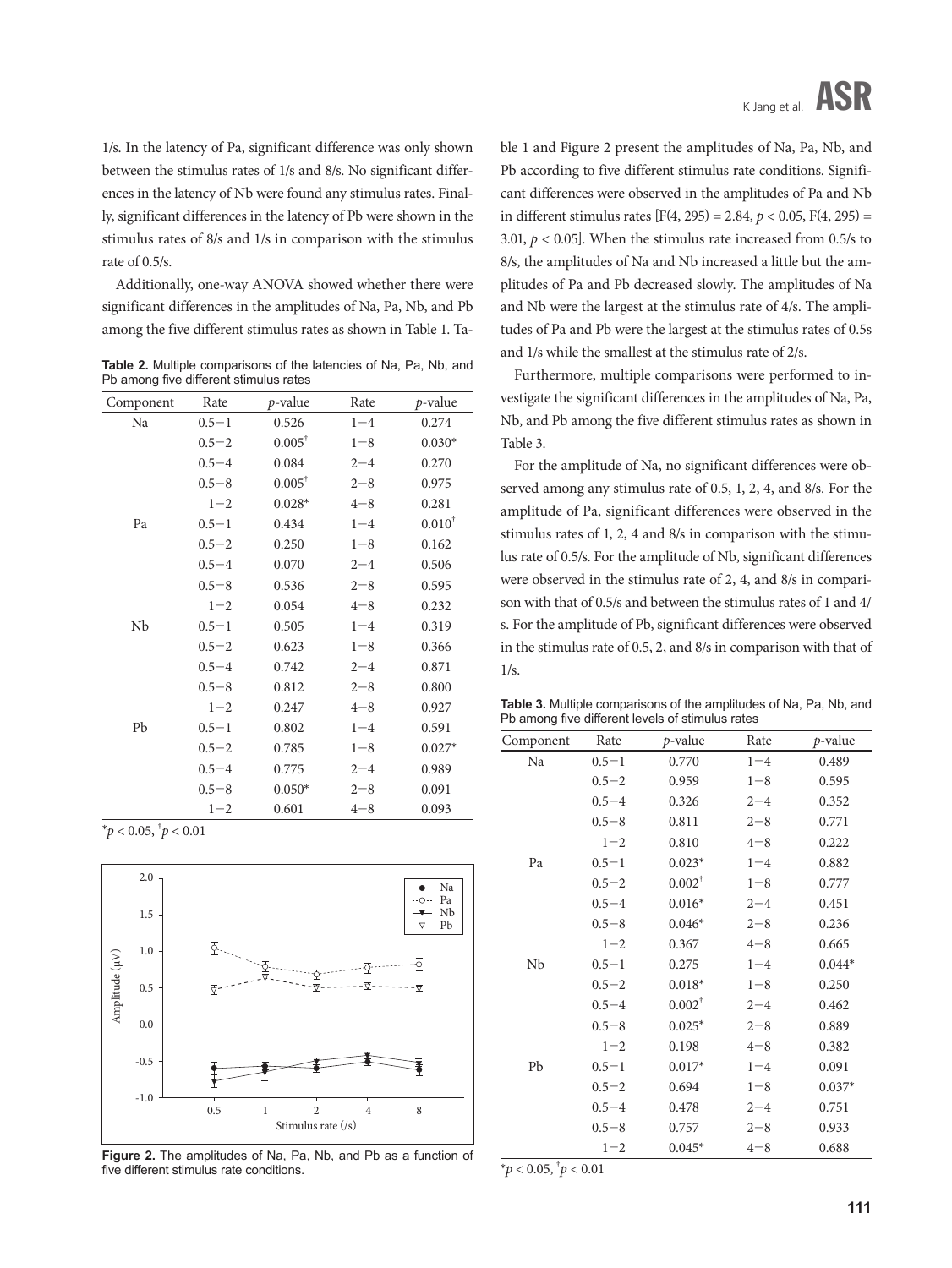## ASR Stimulus Rate and Gender Affecting Auditory Middle Latency Response

We also investigated the gender effect on the latencies and amplitudes of each AMLR wave. Table 4 shows the descriptive statistics of latencies and amplitudes of Na, Pa, Nb, and Pb according to gender (female and male).

Figures 3 and 4 present the latencies and amplitudes of Na, Pa, Nb, and Pb according to different gender groups. For the latencies of Pa, there were significant differences in different gender groups  $[F(1, 298) = 21.74, p < 0.001]$ . For the latencies of other AMLR waves, there were no significant differences between different gender groups. For the latencies of all AMLR waves, the female group was higher than the male groups. The difference was the largest in the latency of Pa. However, the amplitudes of all AMLR waves (Na, Pa, Nb, and Pb) were significantly higher in the male group than the female group  $[F(1, 298) =$ 12.79,  $p < 0.001$ ,  $F(1, 298) = 14.99$ ,  $p < 0.001$ ,  $F(1, 298) = 6.68$ ,  $p <$ 0.05,  $F(1, 298) = 11.02$ ,  $p < 0.01$ . The amplitudes of Na were similar to those of Nb at the same gender. The amplitude of Pa was the largest in comparison with those of other AMLR waves.

**Table 4.** Means and standard deviations for the latencies and amplitudes of AMLR in two gender groups

|    |                       | Gender                             | $p-$              |                   |
|----|-----------------------|------------------------------------|-------------------|-------------------|
|    | Component Measurement | Female                             | Male              | value             |
| Na | Latency               | $11.95 \pm 2.09$                   | $11.89 \pm 2.07$  | 0.787             |
|    | Amplitude             | $-0.69 \pm 0.56$                   | $-0.48 \pm 0.42$  | $0.000^{\dagger}$ |
| Pa | Latency               | $24.50 \pm 3.38$                   | $22.68 \pm 3.40$  | $0.000^{\dagger}$ |
|    | Amplitude             | $0.69 \pm 0.60$                    | $0.96 \pm 0.60$   | $0.000^{\dagger}$ |
| Nb | Latency               | $35.85 \pm 10.42$ $34.50 \pm 5.38$ |                   | 0.160             |
|    | Amplitude             | $-0.67 \pm 0.74$                   | $-0.48 \pm 0.47$  | $0.010*$          |
| Pb | Latency               | $50.32 \pm 4.39$                   | $48.96 \pm 32.49$ | 0.610             |
|    | Amplitude             | $0.46 \pm 0.43$                    | $0.61 \pm 0.36$   | $0.001*$          |
|    |                       |                                    |                   |                   |

\**p* < 0.01, † *p* < 0.001. AMLR: auditory middle latency response



**Figure 3.** The latencies of Na, Pa, Nb, and Pb in different gender groups.

#### **DISCUSSIONS**

The purpose of this study was to investigate the effects of stimulus rates and gender on the latencies and amplitudes of the AMLR waves (Na, Pa, Nb, and Pb) in Korean young adults with normal hearing. The results of this study showed that there were significant differences in the Na latency and the Pa and Nb amplitudes with increasing the stimulus rate. The Na latency slightly increased with faster stimulus rates. The Pa amplitude decreased with faster stimulus rates while the Nb amplitude increased with increasing stimulus rates. This finding is inconsistent with the findings of other previous studies showed the that Pa latency significantly increased and the Pa and Pb amplitudes decreased with faster stimulus rates (Dietrich et al., 1995; McFarland et al., 1975; Nelson et al., 1997; Picton et al., 1974; Tucker et al., 2002). However, the Pb amplitudes showed a significant decrease in Alzheimer's disease (Buchwald et al., 1989), multiple sclerosis (Hendler et al., 1990), and stuttering males (Dietrich et al., 1995). The discrepancy may result from the differences in stimulus rates, subject types, and age used in each study. More research is needed to determine the effects of stimulus rates on the AMLR waveforms in different subjects.

On the other hand, this study investigated the effect of gender on the latency and amplitude of the AMLR waveforms such as Na, Pa, Nb, and Pb. The results showed that the latencies of all AMLR waveforms in females were longer than in males but the amplitudes of all AMLR waveforms in males were larger than in females. This finding is consistent with the finding of Amenedo & Díaz (1998) that the latency of Na was longer in females than males. However, the results of this study are in-



**Figure 4.** The amplitudes of Na, Pa, Nb, and Pb in different gender groups.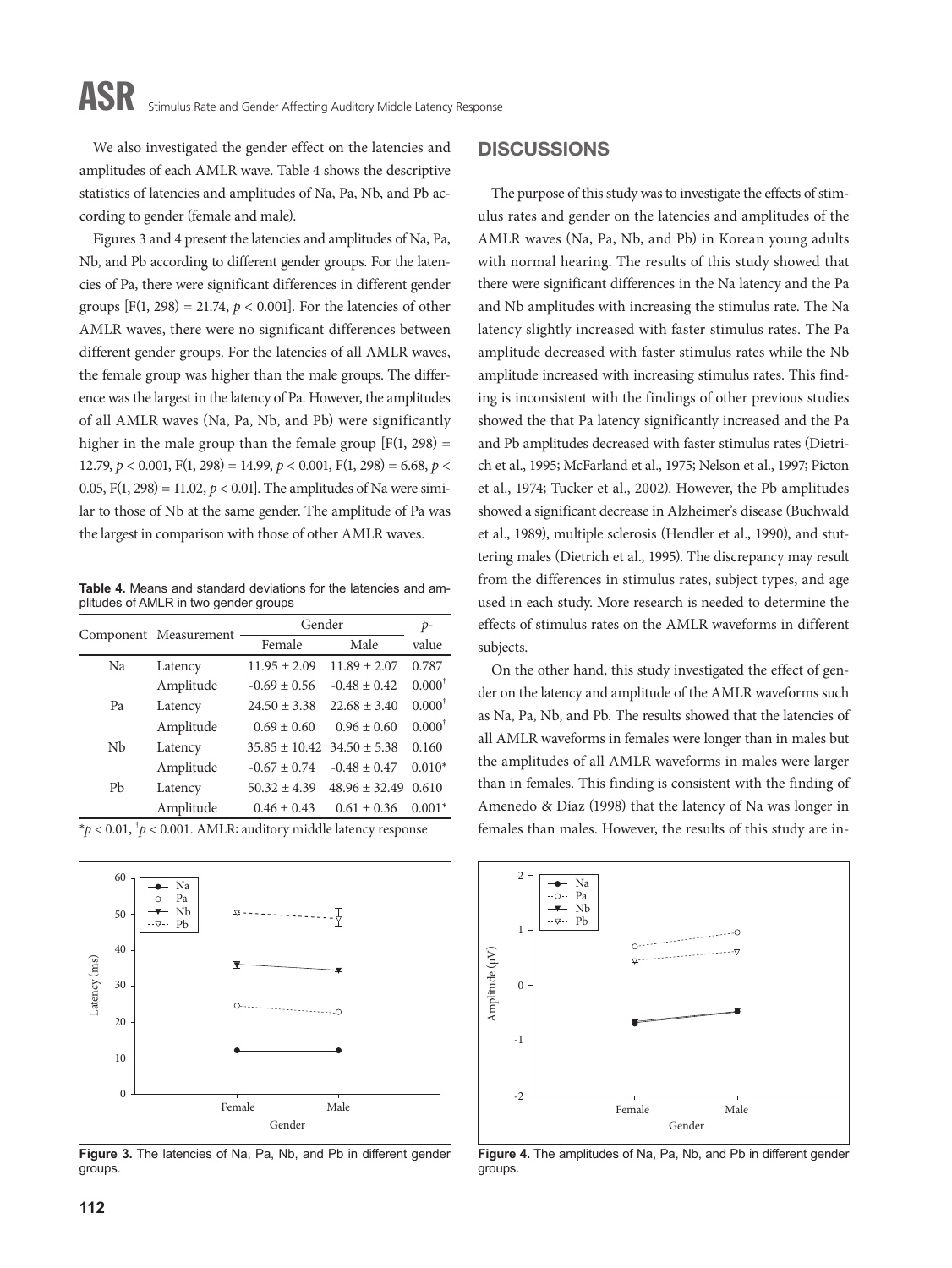consistent with many previous studies reported that there is a clear trend toward longer latencies and smaller amplitudes of the AMLR waves in females in comparison to males (Clementz et al., 1998; Rodríguez-Holguín et al., 2001; Tucker et al., 2002). This disagreement may result from the differences in sampling size, stimulus rate, intensity levels, subject age, skull size, and height size in each research. More investigation is needed to determine the effects of gender on the latency and amplitude of the AMLR waveforms in different subjects.

The effects of stimulus rate and gender on the AMLR waveforms investigated by our present study can be affected by age. The average ages used in our study were about 25 years old for males and 21 years old for females. Many previous studies have reported age-related changes in the AMLR waveforms such as poorer waveform morphology, increased latency, and increased amplitude (Amenedo & Díaz, 1998; McGee & Kraus, 1996; Woods & Clayworth, 1986). These changes include a slight increase or no increase in the latencies of Na, Pa, and Pb with age and a linear increase in the amplitudes of Pa and Pb with age. In more detail, the amplitude of Pb increased with age in women (Pfefferbaum et al., 1979). The Pb latency was longer in older women (Erwin & Buchwald, 1986). Slower stimulus rate (1 to 2/ s) has been used to obtain a true AMLR waveform in neonates and young children and the Pa components of the AMLR were not reliably recorded for stimulus rates exceeding 5/s (Jerger et al., 1987). In pathology, slow stimulus rate of 1/s is required to consistently record the Pb components of the AMLR (Buchwald et al., 1989; Hall, 2007). Furthermore, in individuals with Alzheimer's disease, the latency and amplitude of Pa was normal but the amplitude of Pb significantly decreased (Buchwald et al., 1989). In patients with Alzheimer's disease, the latency of Pb was longer and the amplitude of the Pb was larger than in age-matched controls (Irimajiri et al., 2005). In patients with Parkinson's disease, there was a Pb abnormality (Pekkonen et al., 1998). Therefore, the larger amplitudes of all AMLR waveforms in males shown in this study may come from the difference in the average age of the subjects participated in the study. More investigation is needed to consider advancing age for future study investigating the effects of stimulus rates and gender on the AMLR waveforms in relation to the effects of age.

We investigated the optimal stimulus rates characterizing the latency and amplitude of the AMLR waveforms in different gender. In this study, it is valuable to note that there are some limitation on generalization and clinical application due to the small size of subjects, the selected subjects in the specific locations, the limited ranges of stimulus rate, and the different stim-

ulus conditions as shown in our previous study of ABR (Choi et al., 2015). Nevertheless, this study provides gender-specific norms for male and female subjects for the AMLR waveforms. These norms will be usefully applied to individuals with aging related hearing loss, noise induced hearing loss, and different hearing loss

In conclusion, this research investigated the effect of stimulus rate and gender on the latency and amplitude of the AMLR waveforms in young adults. Significant differences in the latency and amplitude of Na, Pa, Nb, and Pb were investigated with the stimulus rates of 0.5, 1, 2, 4, and 8/s in female and male subjects. Stimulus rates showed a significant effect on the Na latency, Pa amplitude, and Nb amplitude. The Na latency slightly increased with faster stimulus rates. The Pa amplitude decreased with increasing stimulus rates while the Nb amplitude slightly increased with faster stimulus rates. Significant differences in gender were observed on the latency of Na and the amplitudes of all AMLR waveforms. The latencies of Na, Pa, Nb, and Pb in females were longer than in males while the amplitudes of Na, Pa, Nb, and Pb in males are larger than in females. This provides useful information of gender-specific norms on the latency and amplitude of the AMLR waveform and clinical insight of the optimal stimulus rates to elicit the apparent AMLR waveform.

**Acknowledgments**

This study was supported by a research grant of Catholic University of Daegu.

#### **REFERENCES**

- Amenedo, E. & Díaz, F. (1998). Effects of aging on middle-latency auditory evoked potentials: A cross-sectional study. *Biological Psychiatry*, *43(3)*, 210-219.
- Buchwald, J. S., Erwin, R. J., Read, S., Van Lancker, D., & Cummings, J. L. (1989). Midlatency auditory evoked responses: Differential abnormality of P1 in Alzheimer's disease. *Electroencephalography and Clinical Neurophysiology/Evoked Potentials Section*, *74(5)*, 378-384.
- Choi, C-H., Jang K-H., & Choi, S. H. (2015). Effect of stimulus rate and gender on auditory brainstem response in Korean young adults. *Audiology*, *11(2)*, 140-155.
- Clementz, B. A., Geyer, M. A., & Braff, D. L. (1998). Poor P50 suppression among schizophrenia patients and their first-degree biological relatives. *American Journal of Psychiatry*, *155(12)*, 1691-1694.
- Dietrich, S., Barry, S. J., & Parker, D. E. (1995). Middle latency auditory responses in males who stutter. *Journal of Speech*, *Language*, *and Hearing Research*, *38(1)*, 5-17.
- Erwin, R. J. & Buchwald, J. S. (1986). Midlatency auditory evoked responses: Differential recovery cycle characteristics. *Electroencephalography and Clinical Neurophysiology*, *64(5)*, 417-423.
- Hall, J. W. (2007). *New Handbook of Auditory Evoked Responses. (pp. 441- 487.).* Boston, MA: Allyn and Bacon.
- Hendler, T., Squires, N. K., & Emmerich, D. S. (1990). Psychophysical measures of central auditory dysfunction in multiple sclerosis: Neuro-